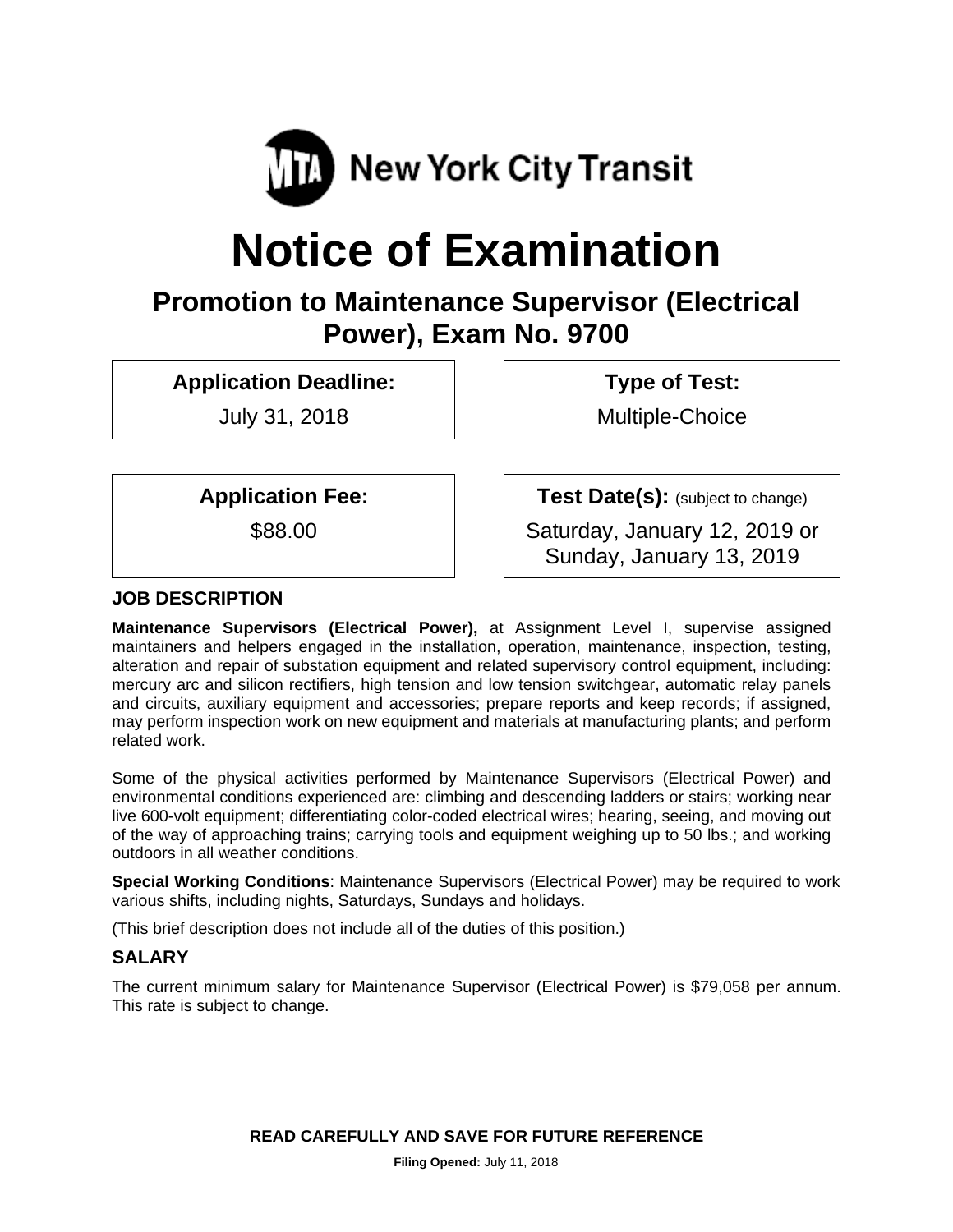#### **ELIGIBILITY TO TAKE EXAMINATION**

This examination is open to each employee of MTA New York City Transit who **on the date of the multiple-choice test:** 

- 1. Is permanently (not provisionally) employed in or appears on a Preferred List (see Note, below) for the title of Power Maintainer – Group B; or/and
- 2. Is not otherwise ineligible.

(Note: A "Preferred List" is a civil service list which is only for certain former permanent incumbents of the eligible title who have rehiring rights.)

This examination is also open to employees who were appointed to an eligible title pursuant to New York State Civil Service Law, section 55-a, and who meet all other eligibility requirements.

You are responsible for determining whether you meet the eligibility requirements for this examination prior to submitting the *Application*. You may be given the multiple-choice test before we verify your eligibility. If you are marked "Not Eligible," your application fee will **not** be refunded and you will **not** receive a score.

This examination is **not** open to employees of MaBSTOA or MTA Bus Company, or to employees of MTA agencies other than MTA New York City Transit.

#### **REQUIREMENTS TO BE PROMOTED**

**Probationary Period:** At the time of promotion, you must have completed your probationary period in the eligible title as indicated in the above "Eligibility to Take Examination" section, and you must be permanently employed in that title or your name must appear on a Preferred List for the title at the time of promotion. Additionally, you must have served permanently in the eligible title for at least one year. Time served prior to a break in service of more than one year will not be credited.

**Driver License Requirement:** At the time of promotion, you must have a Motor Vehicle Driver License valid in the State of New York with no disqualifying restrictions that would preclude the performance of the duties of this title. If you have serious moving violations, a license suspension or an accident record you may be disqualified. This license must be maintained for the duration of your employment in the title.

**Drug Screening Requirement:** You must pass a drug screening in order to be promoted.

#### **HOW TO SUBMIT AN APPLICATION AND PAY THE APPLICATION FEE**

If you believe you meet the requirements in the "Eligibility to Take Examination" section, submit an application online by the last day of the application period unless you are requesting a Fee Waiver. Applicants who wish to request a Fee Waiver should refer to the "How to Submit an Application When Requesting a Fee Waiver" section below.

**Application Fee:** This fee is generally not refundable. Under special circumstances, you may be entitled to a refund. You should refer to the Department of Citywide Administrative Services ("DCAS") Exam Regulations to determine if you are entitled to a refund prior to requesting a refund. You can refer to the bottom of the last page of the Notice of Examination for instructions on how to obtain a copy of the DCAS Exam Regulations.

(Continued)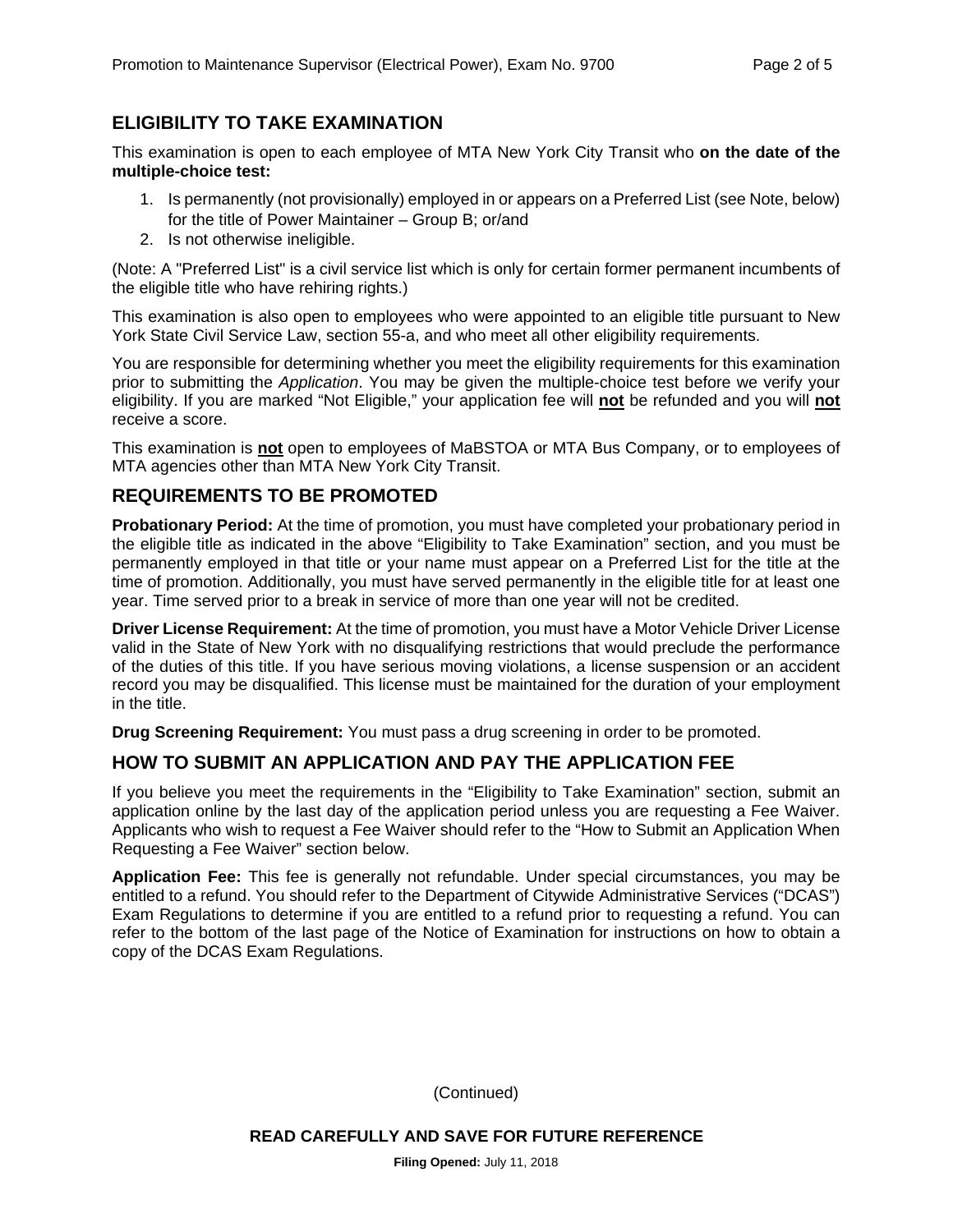#### **HOW TO SUBMIT AN APPLICATION AND PAY THE APPLICATION FEE** (Continued)

#### **Online Applications:**

- 1. Apply using the "BSC" employee portal at www.mymta.info by the last day of the *Application*  period.
- 2. You must pay the *Application* fee via payroll deduction. Applicants who request a fee waiver must apply by mail.
- 3. You will be sent a confirmation number after you complete your *Application* and pay the application fee.

Save your confirmation numbers for future references and proof of filing an *Application.*

Computers with internet access are available on a limited basis at branches of the New York Public Library, the Brooklyn Public Library and the Queens Library to patrons with a valid library card.

#### **HOW TO SUBMIT AN APPLICATION WHEN REQUESTING A FEE WAIVER**

Applicants who wish to request a Fee Waiver must obtain an *Application* in person at the MTA Exam Information Center as indicated below and must submit the *Application* by mail to the address in the Correspondence section below **by the last day of the application period**.

MTA New York City Transit Examinations Unit will not accept applications in person. Additional information on requesting an application fee waiver is available with the *Application*.

**MTA Exam Information Center**: Open Monday through Friday, from 9 AM to 3 PM, in the lobby at 180 Livingston Street, Brooklyn, New York. Directions: take the A, C, F, or R trains to the Jay Street-Metro Tech Station, or the 2, 3, or G train to the Hoyt Street Station.

#### **ADMISSION LETTER**

An *Admission Letter* will be mailed to you about 10 days before the first date of the multiple-choice test. If you do not receive an *Admission Letter* at least 4 days before this date, you may obtain a duplicate letter at the MTA Exam Information Center (as indicated above). A paper copy of the *Admission Letter* is your ticket for admission to the test.

Employees **must** keep their official mailing address **up to date.** Only the address on file with the MTA Business Service Center will be used to mail correspondence, including the *Admission Letter.*

#### **THE TEST**

You will be given a competitive multiple-choice test. A score of at least 70% is required to pass the multiple-choice test. Your score on this test will determine 85% of your final score. Your seniority will determine the remaining 15%. You must pass the multiple-choice test to have your seniority credited. Your seniority score will be 70 plus  $\frac{1}{2}$  point for each three months of completed, permanent continuous service with an agency under the jurisdiction of the Commissioner, Department of Citywide Administrative Services in competitive class titles. Your service will be credited through the date of the multiple-choice test, up to a maximum of 15 years. Time served prior to a break in service of more than one year will not be credited.

Veterans' or Disabled Veterans' Credit will be granted only to eligible passing candidates who request that they be applied. Veterans' or Disabled Veterans' Credit should be requested at the time of application, but **must** be requested before the date the eligible list is established. Claims for Veterans' or Disabled Veterans' Credit cannot be made once the eligible list is established.

(Continued)

#### **READ CAREFULLY AND SAVE FOR FUTURE REFERENCE**

**Filing Opened:** July 11, 2018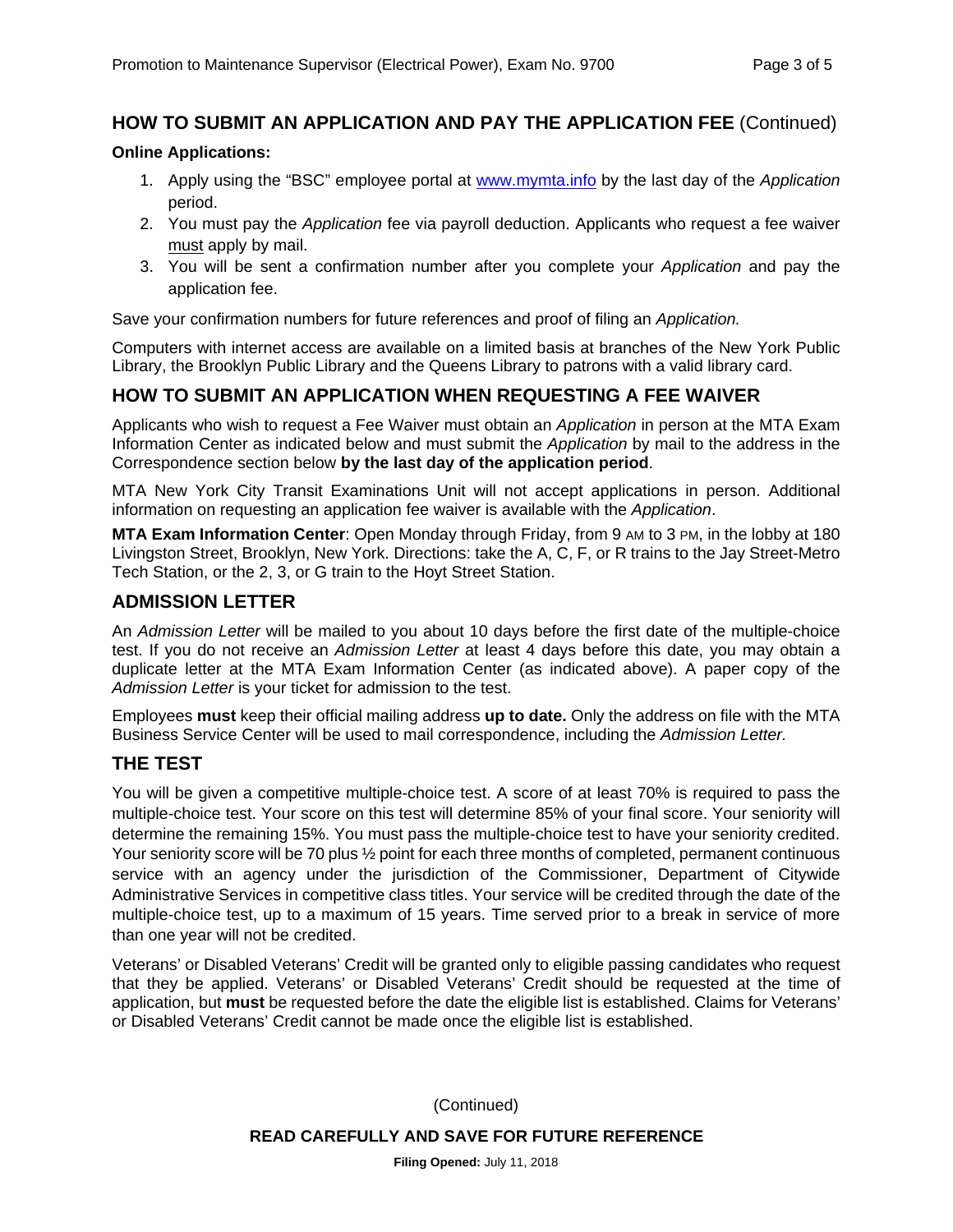#### **THE TEST** (Continued)

The competitive multiple-choice test may include questions on the operation, maintenance, testing, repair and troubleshooting of electrical power systems and related equipment; New York City Transit Authority rules and regulations; standard instructions and procedures as they pertain to supervision; safety rules and procedures; reading and interpreting circuit drawings, sketches and schematics; job related computations; and other related areas.

#### **TEST ADMINISTRATION GUIDELINES**

**Warning:** You are not permitted to enter the test site with cellular phones, smart watches, beepers, pagers, cameras, portable media players, or other electronic devices. Calculators are permitted; however they must be hand-held, battery or solar-powered, numeric only. Calculators with functions other than addition, subtraction, multiplication and division are prohibited. Electronic devices with an alphabetic keyboard, word processing, or data recording capabilities, such as planners, organizers, etc., are prohibited. If you use any of these devices in the building at any time before, during, or after the test, you may **not** receive your test results, your test score may be nullified, and your application fee will **not** be refunded.

You may not have any other person, including children, present with you while you are being processed for or taking the test, and no one may wait for you inside of the test site while you are taking the test.

**Leaving:** You must leave the test site once you finish the test. If you leave the test site after being fingerprinted but before finishing the test, you will not be permitted to re-enter. If you disregard this instruction and re-enter the test site, you may not receive your test results, your test score may be nullified, and your application fee will not be refunded

**Proof of Identity**: You must present your MTA New York City Transit employee ID when you arrive to take each test.

#### **THE TEST RESULTS**

If you pass the multiple-choice test and are marked eligible, your name will be placed in final score order on an eligible list and you will be given a list number. You will be notified by mail of your test results. If you meet all requirements and conditions, you will be considered for promotion when your name is reached on the eligible list.

#### **SPECIAL ARRANGEMENTS**

**Late Filing:** Consult with **your department's Human Resources representative** to determine the procedure for filing a late *Application* if you meet one of the following conditions:

- 1. You are absent from work for at least one-half of the application period and are unable to apply for reasons such as vacation, sick leave or military duty; or
- 2. You become eligible after the above application period, but on or before the first day of the multiple-choice test.

(Continued)